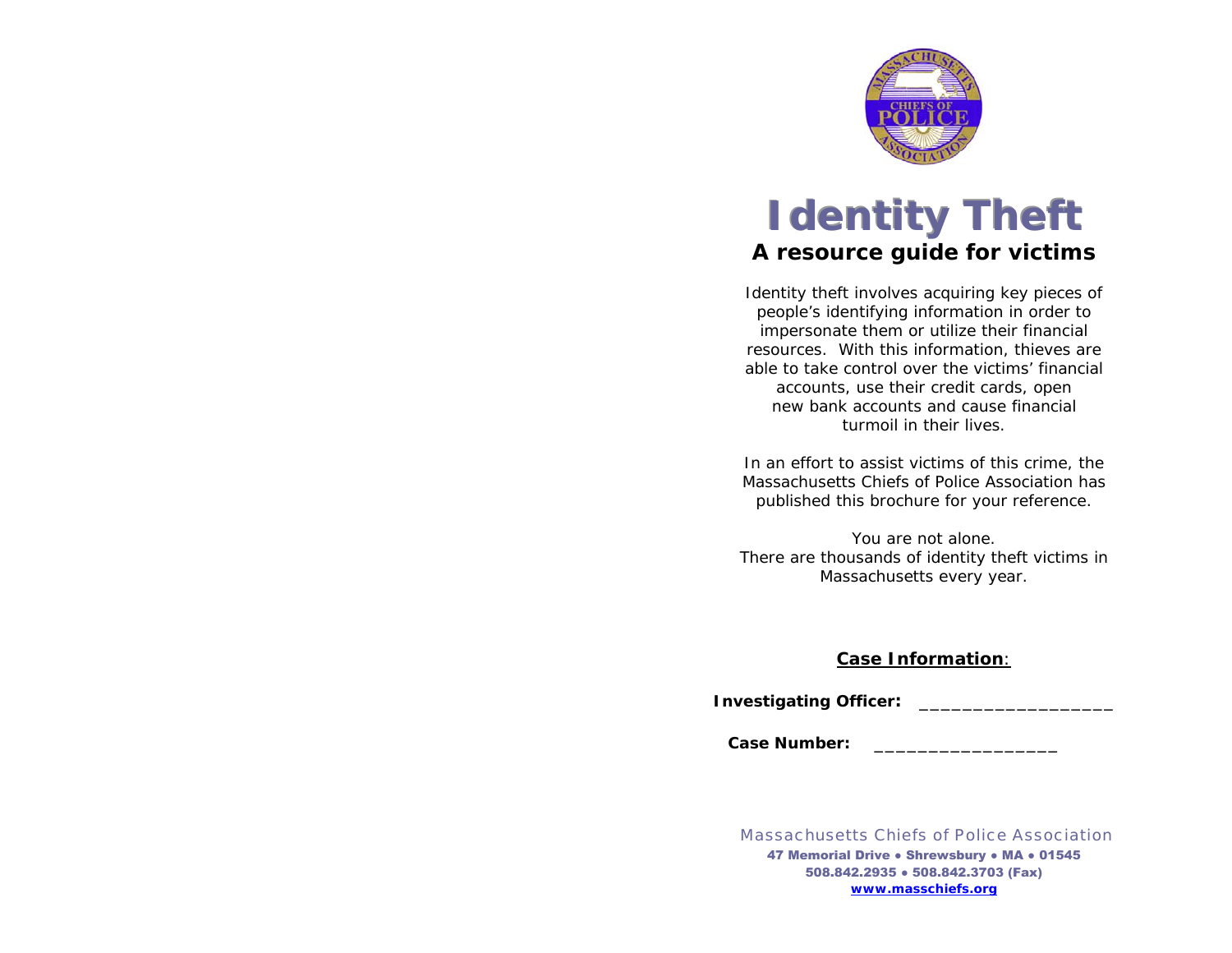

## *For all victims…*

**1. Contact any of the three major credit bureaus and ask that they place a "fraud alert" on your credit report. The three credit bureaus share information, so you only need to contact one of them.** 

Equifax Credit Information Services (800) 525-6285 PO Box 740241 Atlanta, GA 30374-0241 [www.equifax.com](http://www.equifax.com/)

Experian Information Solutions (888) 397-3742 PO Box 9530 Allen, TX 75013 [www.experian.com](http://www.experian.com/)

**TransUnion** (800) 680-7289 Fraud Victims Assistance Division PO Box 6790 Fullerton, CA 92634-6790 [www.transunion.com](http://www.transunion.com/)

- **2. Contact the fraud department at each creditor or bank that provided the thief with unauthorized credit, goods or services. Provide them with the case number provided to you on the front of this booklet. Keep detailed records of these conversations.**
- **3. Contact financial institutions with which you have open accounts, even if these accounts have not yet been accessed or used fraudulently. Explain the situation to them. You may need to close these accounts or changing the account numbers.**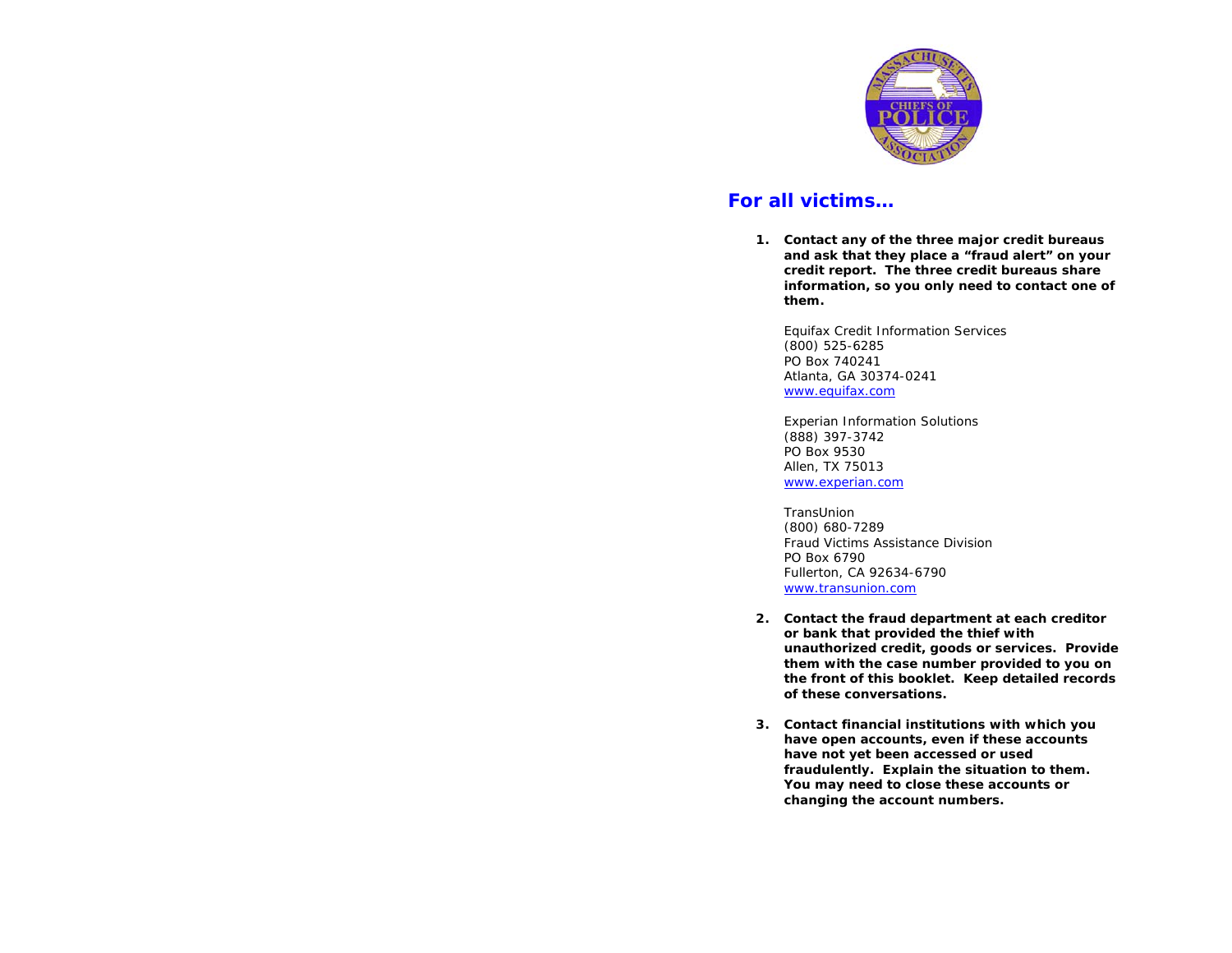

**4. Contact the Federal Trade Commission online and report the case. The FTC maintains an Identity Theft Data Clearinghouse and provides information to identity theft victims.** 

[www.consumer.gov/idtheft](http://www.consumer.gov/idtheft) or 877-438-4338

**Identity Theft Clearing House Federal Trade Commission 600 Pennsylvania Avenue, NW Washington, DC 20580** 

**5. Organize and keep a detailed log of all of your contacts and make copies of all documents. Make sure that you document the names of people you speak with and the time and date of your conversations.** 

#### *Other Resources…*

Identity Theft Resource Center: [www.idtheftcenter.org](http://www.idtheftcenter.org/) (853) 693-7935

Social Security Administration Inspector General Fraud Hotline – Contact this hotline if your Social Security Number was compromised or misused 800-269-0271. [www.ssa.gov](http://www.ssa.gov/)/oig/

### *Identification Theft Affidavit…*

Attached to this brochure is an ID Theft Affidavit that has been produced by the Federal Trade Commission. Please take a moment to review the instruction page of this document. *You can use this affidavit where a new account was opened in your name.* If someone made unauthorized charges to an **existing account**, contact that individual creditor and ask them for instructions.